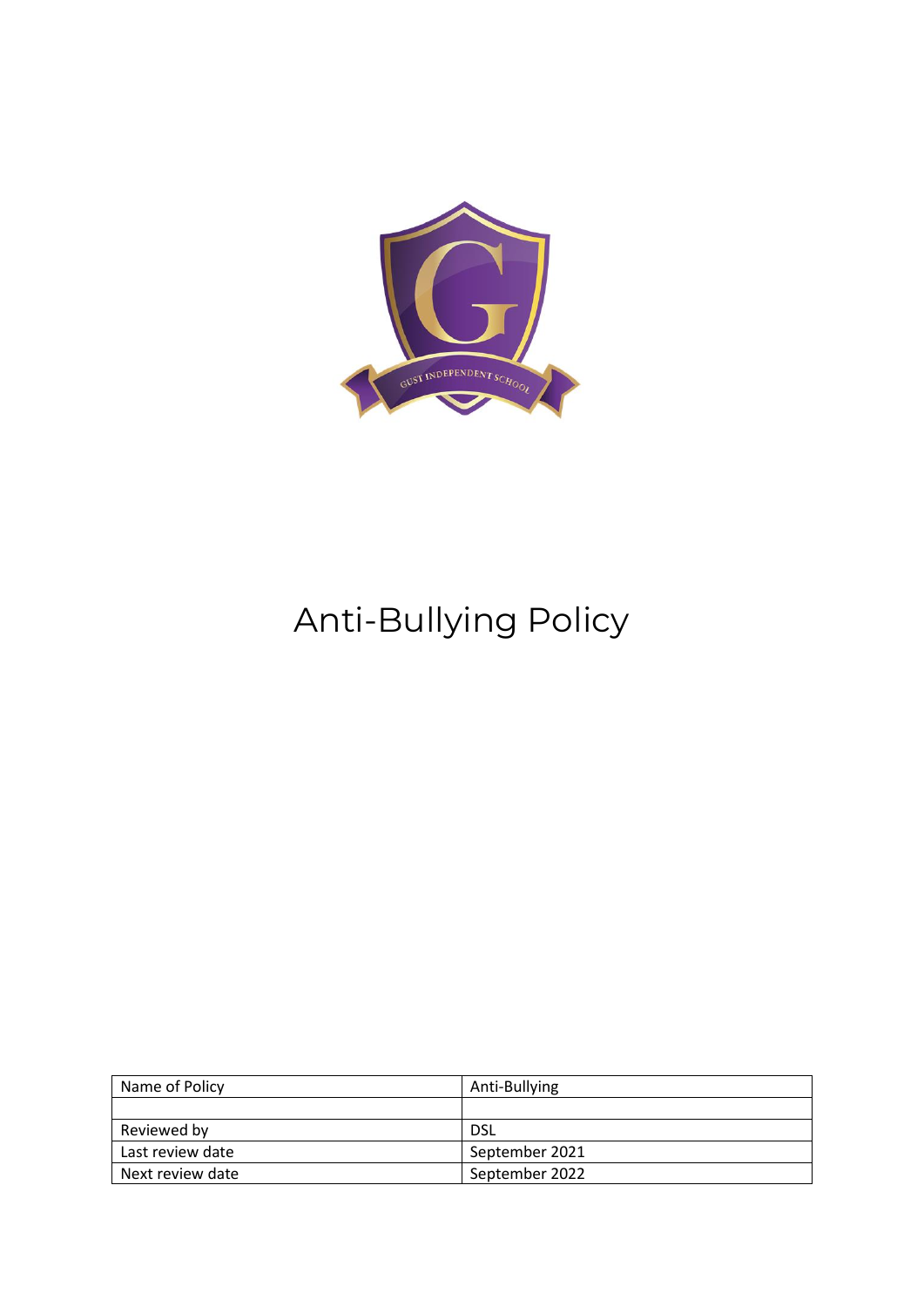*GUST Independent School is committed to equality and valuing diversity and actively supports practices that promote genuine equality of opportunity for all staff and young people.*

# **1 POSITION AND VALUES**

# **1.1 POSITION STATEMENT**

GUST Independent School aims to support, care for and educate young people in a nurturing and stimulating environment. We want our students, who have experienced difficult personal situations, to feel safe, recognise their potential, and leave GUST as independent and confident young people. we seek to provide a well-developed, supportive school, which caters for all genders, cultures and religions for ages 6-17 years with emotional, social and behavioural difficulties and moderate learning difficulties. GUST operates a friendly, safe environment where students are encouraged to reach their full potential.

By effectively preventing and tackling bullying, GUST Independent School can help to create a safe, disciplined environment where pupils are able to learn and fulfil their potential.

This document has therefore been produced to help GUST Independent School take action to prevent and respond to bullying as part of their overall behaviour policy.

# **1.2 INCLUSION AND DIVERSITY**

GUST Independent School is committed to promoting a positive and diverse culture in which all staff and young people are valued and supported to fulfil their potential irrespective of their age, disability, race, religion, belief, sex or sexual orientation.

We recognise our obligations under the Equality Act 2010 and are committed to promoting the equality and diversity of all those we work with especially our employees, pupils, young people and visitors. We oppose all forms of unlawful and unfair discrimination, bullying and harassment and will make every effort to comply with the requirements of the Act and its subsequent provisions.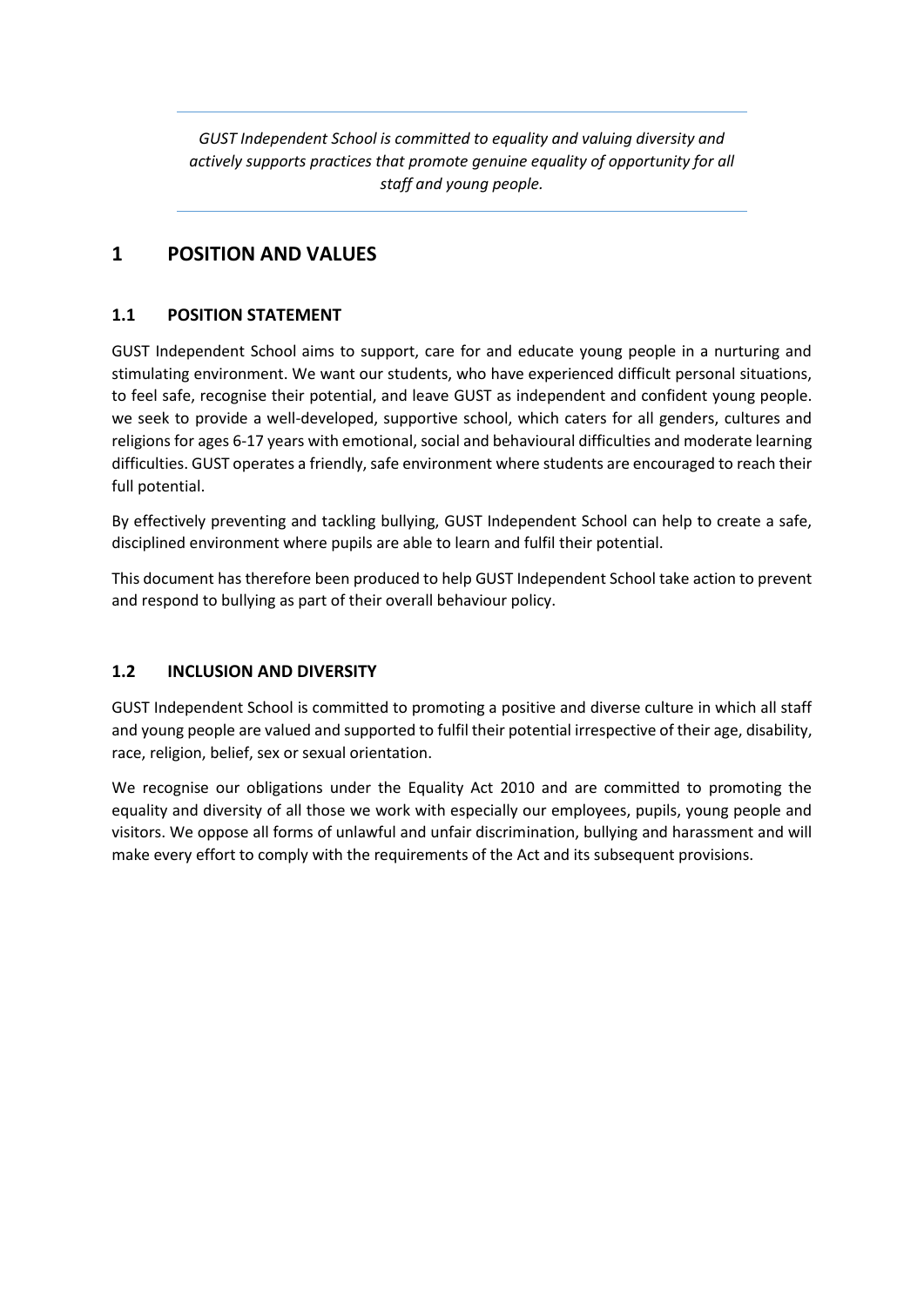# **2 DEFINITIONS**

## **2.1 WHAT IS BULLYING?**

Bullying is when individuals or groups seek to harm, intimidate or coerce someone who is perceived to be vulnerable.

Bullying includes a range of abusive behaviour that is:

- repeated
- intended to hurt someone either physically or emotionally.

It can involve people of any age, and can happen anywhere – at home, school or using digital technologies (cyberbullying). This means it can happen at any time.

Bullying encompasses a range of behaviours which are often combined**.**

## **2.2 FORMS OF BULLYING**

### **Verbal abuse:**

- name-calling
- saying nasty things to or about a child.

#### **Physical abuse:**

- hitting a child
- pushing a child
- physical assault.

### **Emotional abuse:**

- making threats
- undermining a child
- excluding a child from a friendship group or activities.

### **Cyberbullying/online bullying:**

- excluding a child from online games, activities or friendship groups
- sending threatening, upsetting or abusive messages
- creating and sharing embarrassing or malicious images or videos
- 'trolling' sending menacing or upsetting messages on social networks, chat rooms or online games
- voting for or against someone in an abusive poll
- setting up hate sites or groups about a particular child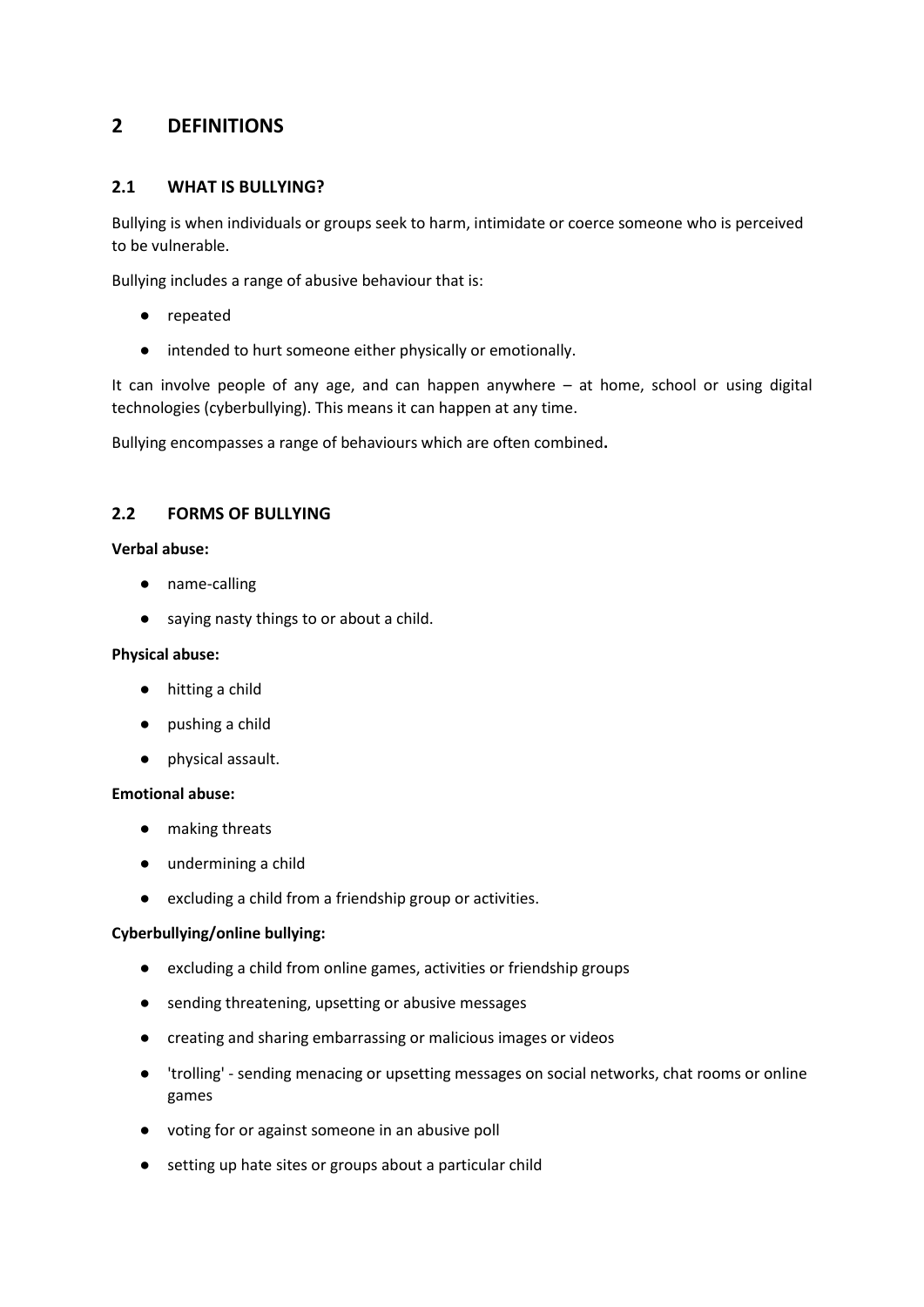- encouraging young people to self-harm
- creating fake accounts, hijacking or stealing online identities to embarrass a young person or cause trouble using their name.

'The rapid development of, and widespread access to, technology has provided a new medium for 'virtual' bullying, which can occur in or outside school. Cyber-bullying is a different form of bullying and can happen at all times of the day, with a potentially bigger audience, and more accessories as people forward on content at a click.

The Education Act 2011 amended the power in the Education Act 1996 to provide that when an electronic device, such as a mobile phone, has been seized by a member of staff who has been formally authorised by the headteacher, that staff member can examine data or files, and delete these, where there is good reason to do so. This power applies to all schools and there is no need to have parental consent to search through a young person's mobile phone.

If an electronic device that is prohibited by the school rules has been seized and the member of staff has reasonable ground to suspect that it contains evidence in relation to an offence, they must give the device to the police as soon as it is reasonably practicable. Material on the device that is suspected to be evidence relevant to an offence, or that is a pornographic image of a child or an extreme pornographic image, should not be deleted prior to giving the device to the police. If a staff member finds material that they do not suspect contains evidence in relation to an offence, they can decide whether it is appropriate to delete or retain the material as evidence of a breach of school discipline,' (Preventing and tackling bullying, 2017).

# **2.3 PREJUDICE-BASED BULLYING**

Bullying behaviour may be a result of prejudice that relates to perceived or actual differences. This can lead to prejudice and discriminatory language or behaviour, including racism, sexism, homophobia, biphobia or transphobia.

Respect for All states: *"Prejudice-based bullying is when bullying behaviour is motivated by prejudice based on an individual's actual or perceived identity; it can be based on characteristics unique to a child or young person's identity or circumstance."*

Research shows that anti-bullying work that clearly addresses the particular needs of vulnerable or minority groups is more effective. There is a need to address the root cause of prejudice as well as effectively responding to incidents as they arise. We need to create environments where diversity is celebrated and name calling and comments based on prejudice are challenged. Some personal characteristics are protected within the law, to address the years of unfavourable treatment experienced by some groups. The Equality Act 2010 makes it unlawful to discriminate against people with a 'protected characteristic'. These are:

- age;
- disability;
- gender reassignment;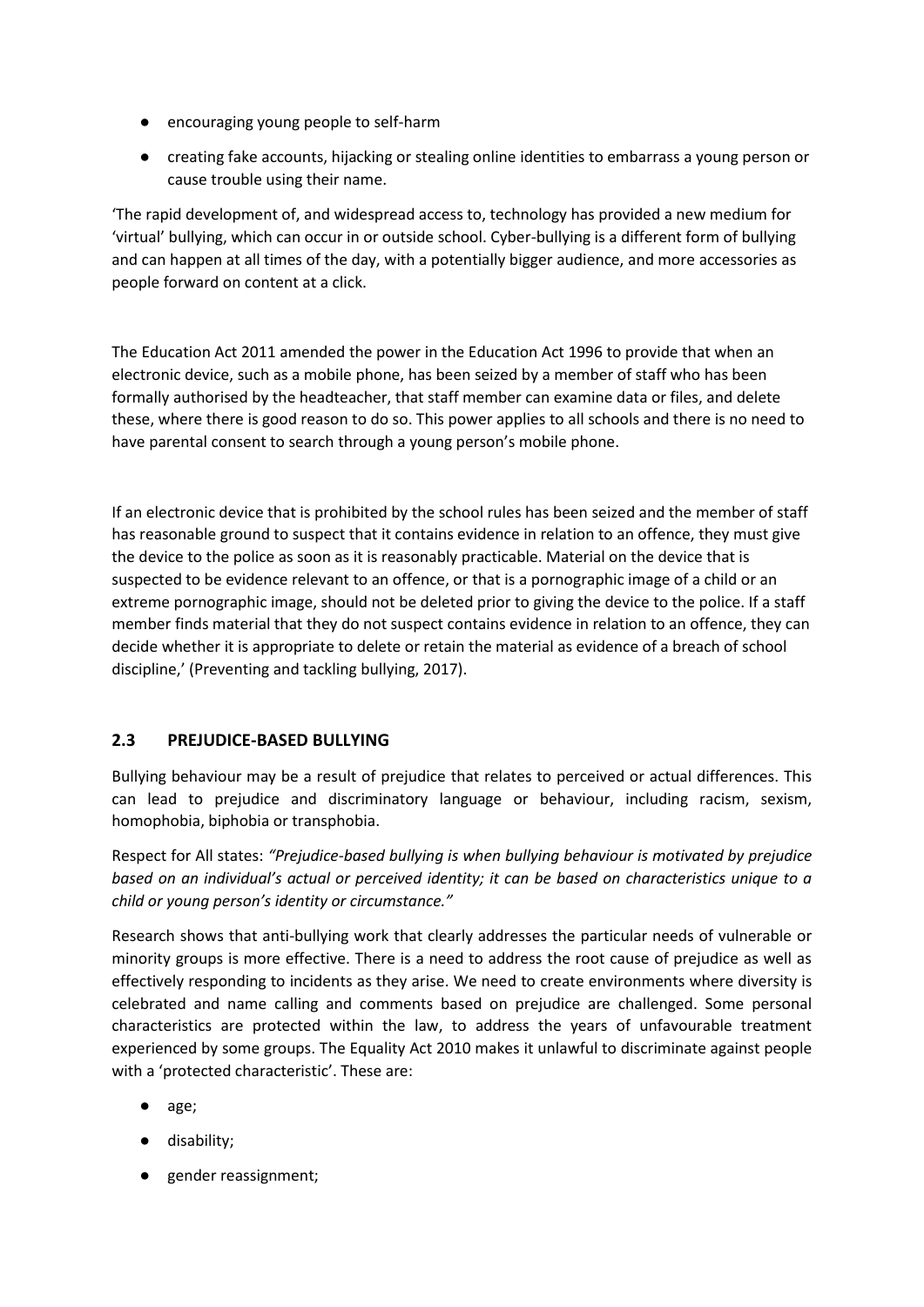- pregnancy and maternity;
- marriage and civil partnership;
- race;
- sex;
- religion or belief; and
- sexual orientation.

A more detailed explanation of the protected characteristics can be found within the Equality Act 2010 document.

Prejudice-based bullying includes the protected characteristics, but prejudice can and does extend beyond these and can lead to bullying for a variety of reasons.

## **2.4 OTHER FORMS OF BULLYING**

**Additional Support Needs**: An additional support need can arise for any reason and be of short or long term duration. Additional support may be required to overcome needs arising from learning environment; health or disability; family circumstances or social and emotional factors. A child or young person may be bullied because they have an additional support need and crucially being bullied can also lead to an additional support need.

**Age:** Although prejudice and discrimination based on age is not applicable in school settings, it can affect children and young people in a variety of other settings. For example, in workplaces, further and higher education and in wider society.

**Asylum Seekers and Refugees:** Children and young people who are asylum seekers or refugees may be at greater risk of bullying directly and indirectly. Stigma, due to lack of knowledge and understanding of asylum seekers and refugees, and reluctance to burden parents with extra worries can allow bullying to go undetected and continue.

**Body Image and Physical appearance:** This can be hugely important to children and young people, with bullying because of body image having the potential to negatively impact upon their wellbeing.

**Disablist Bullying:** People who bully others may see children and young people with disabilities as being less able to defend themselves and less able to tell an adult about the bullying. The bullying behaviour is likely to be focused upon their specific disability or disabilities, whether they are in mainstream schooling or in specialist provision.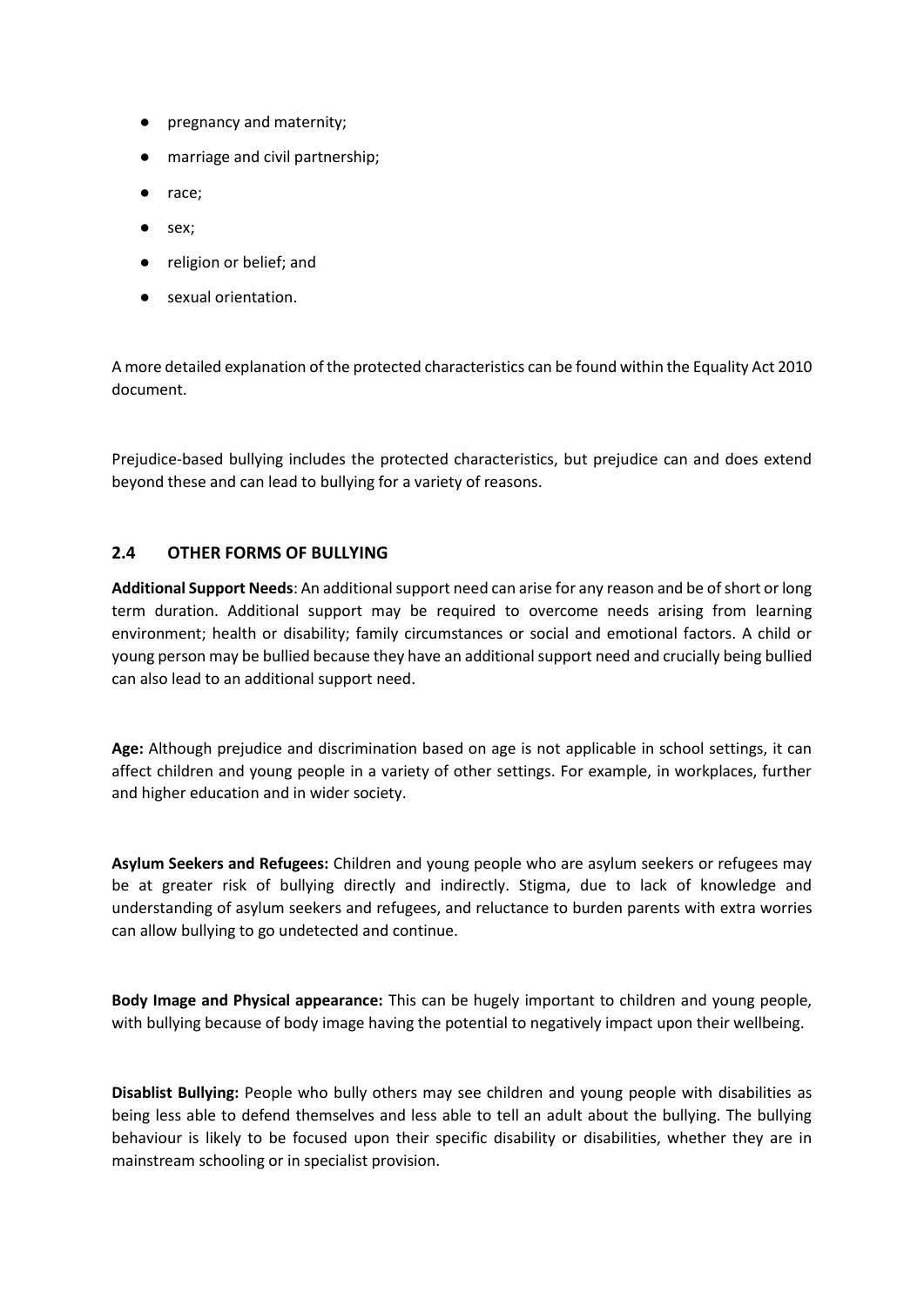**Gypsy/Travellers:** This group of children and young people are a particularly discriminated against and marginalised group and concerns about bullying are especially acute for secondary schools. Perceived risks about bullying and parents' own experiences of discriminatory behaviour may lead to low levels of enrolment and poor attendance for Gypsy/Traveller children and young people, as well as early exit from formal education. Other Traveller families, such as Roma, may have similar concerns.

**Sexual Orientation & Homophobic Bullying:** Bullying based on sexual orientation is motivated by a prejudice against lesbian, gay or bisexual (LGB) people. It is also commonly referred to as 'homophobic bullying' but can also be expanded to recognise the specific experiences of bisexual young people using the term 'biphobic bullying'.

Children and young people do not necessarily have to be gay, lesbian or bisexual themselves to experience 'homophobic bullying'. This type of bullying may be directed towards young people perceived to be lesbian, gay or bisexual young people; those that do not conform to gender norms and/or expectations; and those who have gay friends or family. Children with LGB parents may also experience homophobic bullying. Although homophobic bullying is distinct from sexist and transphobic bullying, it is related to these forms of bullying through underlying sexist attitudes.

**Intersectionality:** Understanding the different and unequal social and economic outcomes for particular groups, based on interactions between race, class, gender, sexual orientation, disability, age and ethnicity. In the context of anti-bullying, it is important to understand the connection between the experiences of belonging to one or more of these groups and people's prejudice towards them, which can lead to inequality in attainment and wellbeing.

**Looked After Children and Young People:** Children and young people who are looked after at home or who are looked after and accommodated, are vulnerable to bullying behaviour for a number of reasons. It may be due to regular changes in schools or where they are placed, which can make forming friendships difficult. Forming relationships with peers and adults can be more difficult due to their early childhood adversity.

**Marriage/Civil Partnership:** Whilst it is unlikely that a school-aged pupil will be in a same sex marriage or civil partnership and directly experience prejudice and discrimination as a result, there could be instances of indirect discrimination. For example, if the child or young person is associated with someone (parent, sibling, etc) who is in a same sex marriage or civil partnership or in a same sex relationship. Marriage and civil partnership discrimination and prejudice can also affect children and young people in a variety of other settings, for example, in workplaces, further and higher education and in wider society.

**Racial Bullying:** Children and young people from minority ethnic groups often experience bullying based on perceived differences in dress, communication, appearance, beliefs and/or culture as well as their skin colour and accent. The status of the ethnic group a child belongs to (or people assume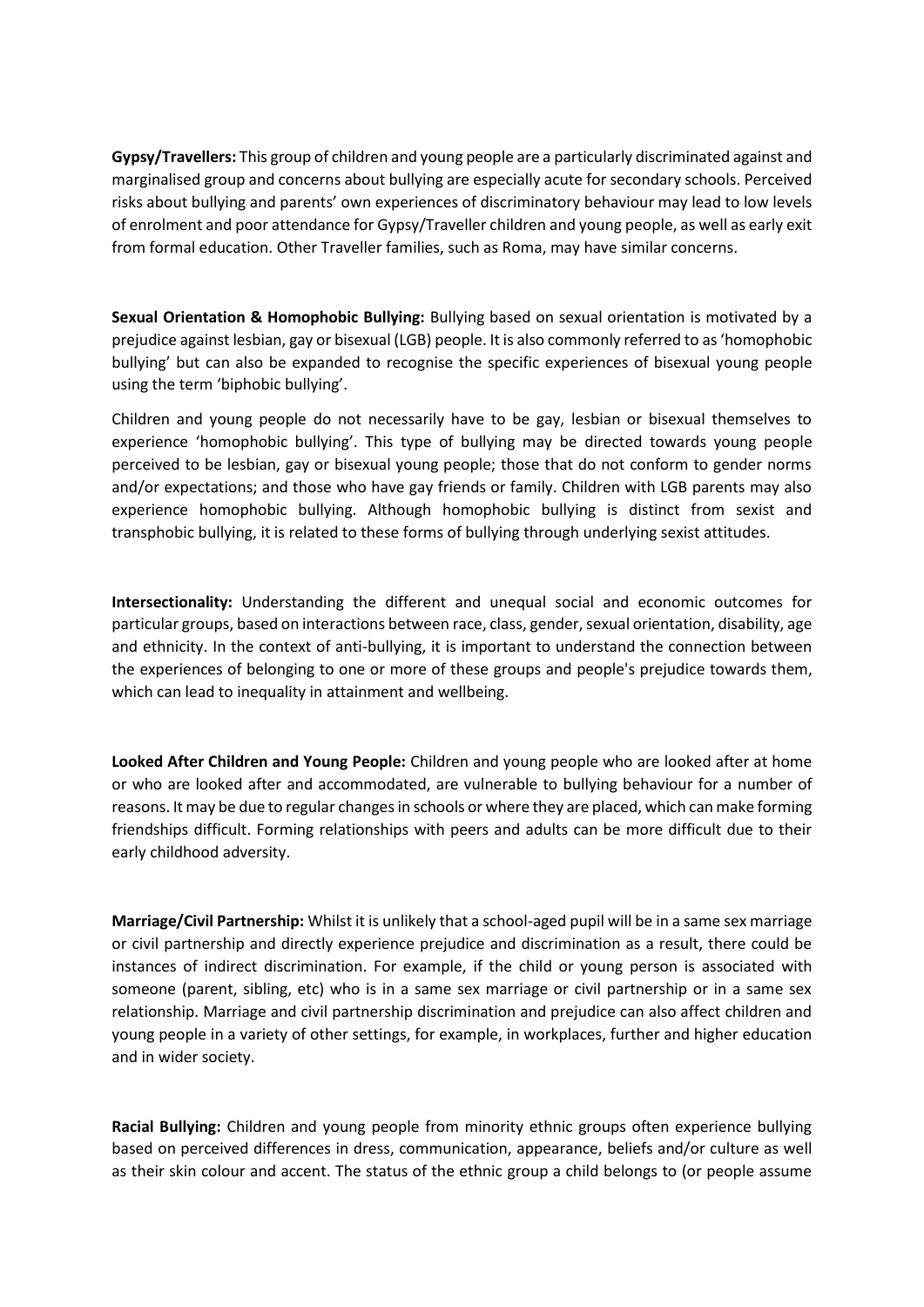they belong to) in a school, community or organisation can often lead to a child or young person experiencing bullying behaviour. This can arise from a misguided and/or learned belief that they are less valued and 'deserve' to be treated differently, or with less respect.

**Religion and Belief:** Lack of knowledge and understanding about the traditions, beliefs and etiquette of different faiths can lead to religious intolerance. Lack of awareness about the differences in practices of religions such as prayer times, dietary requirements, fasting and the wearing of religious clothing or articles of faith can result in misunderstandings and stereotyping, which may lead to bullying. People who have no religion or belief are also protected under the Equality Act.

**Sectarianism:** Most people understandably associate Sectarianism with religion. The reality of prejudice however means that your family background, the football team you support, the community you live in, the school you attend and even the colour of your clothing can mark you out for sectarian abuse - whatever your beliefs may be. In Scotland, sectarianism is most often related to Protestant and Roman Catholic divisions within Christianity but can also relate to other religions, for example Sunni and Shia Muslims within Islam, and Orthodox and Reform Jews within Judaism.

**Sexism and gender:** Bullying in the form of derogatory language and the spreading of malicious rumours can be used to regulate both girls' and boys' behaviour - suggesting that they are not being a 'real' man or a 'real' woman. These terms can be of an explicit sexual nature and it is worth noting that many can involve the use of terms for people who are gay and lesbian as a negative towards a person's masculinity or femininity. Sexism and gender stereotypes feed into homophobia, biphobia and transphobia. Gender stereotyping, based on the notion of acceptable and unacceptable male and female behaviour, can leave children and young people who are not perceived to conform to these notions vulnerable to indirect and direct bullying.

Personality traits that do not fit into the unwritten rules of 'appropriate' male and female behaviour can lead to bullying because of the prejudice towards their perceived difference.

**Gender Identity and Transphobic Bullying:** The term 'transgender' is an 'umbrella term' for those whose 'gender identity' or expression differs in some way from the gender that was assigned to them at birth. Gender identity reflects an individual's internal sense of self as being male, female, or an identity between or outside the two.

Transgender people face significant societal prejudice, largely because they are perceived as not conforming to gender stereotypes, expectations and norms. As a result, transgender or gender 'variant' children and young people can be particularly vulnerable to bullying. This can manifest in many ways, including transphobic and homophobic name calling or deliberately mis-gendering them. An individual may also experience transphobic bullying as a result of a perception that a parent, relative or other significant figure is transgender.

**Young Carers:** The lives of young carers can be significantly affected by their responsibility to care for a family member who has a physical illness or disability, mental health problem, sensory or learning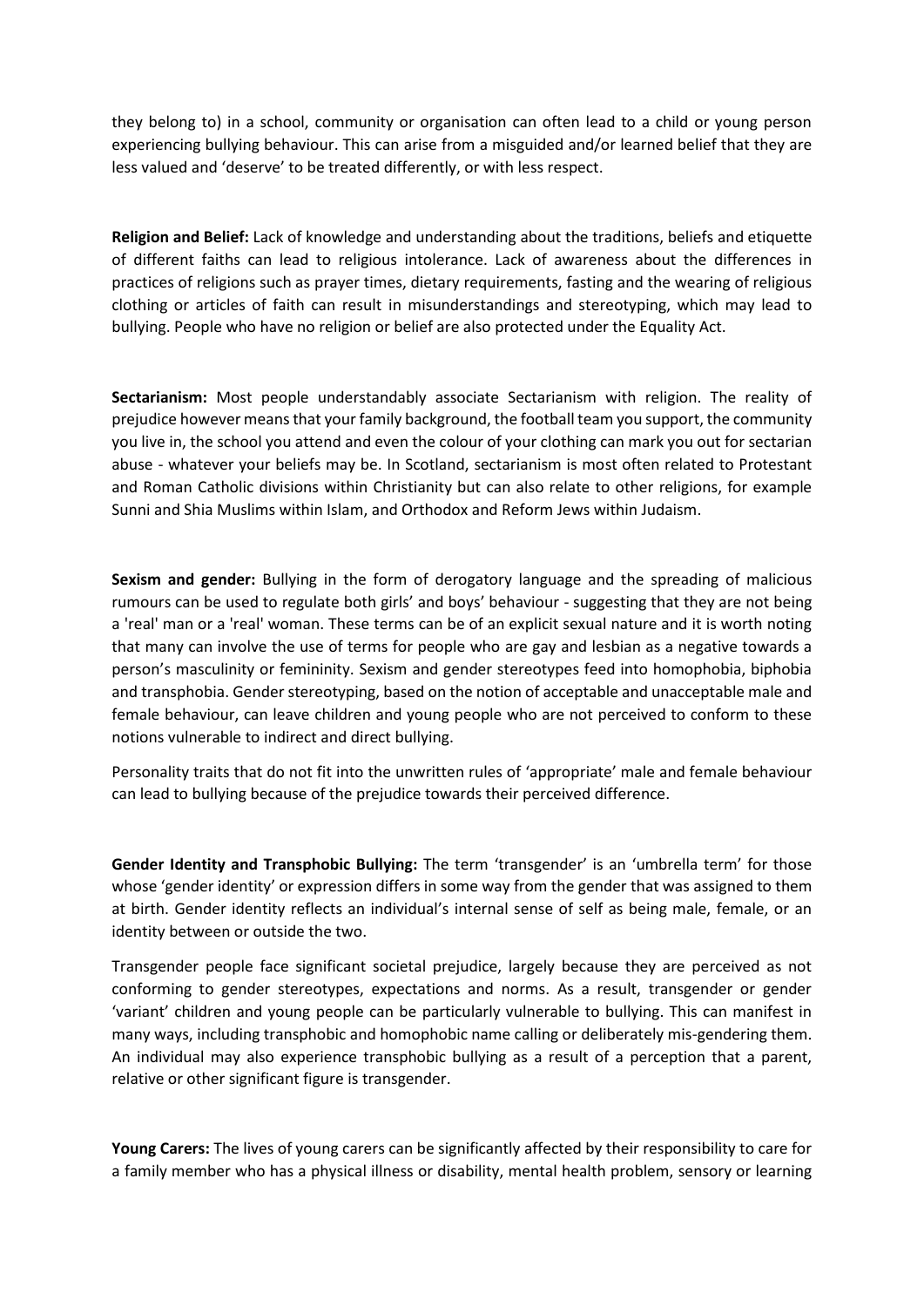disability or issues with the misuse of drugs or alcohol. Young carers are at risk of bullying for a variety of reasons. Depending on responsibilities at home, they may find themselves being unable to fully participate in school or after-school activities or 'fun stuff'. This can make it difficult for them to form relationships; it can hinder successful transitions or lead to educational difficulties.

**Socio-economic Prejudice:** Bullying due to socio-economic status can take place in any community. Small differences in perceived family income/family living arrangements/social circumstances or values can be used as a basis for bullying behaviours. These behaviours, such as mocking speech patterns, accents, belongings, clothing, etc. can become widespread through those considering themselves to be in the dominant social economic group. Bullying of children who endure parental substance misuse can also be prevalent.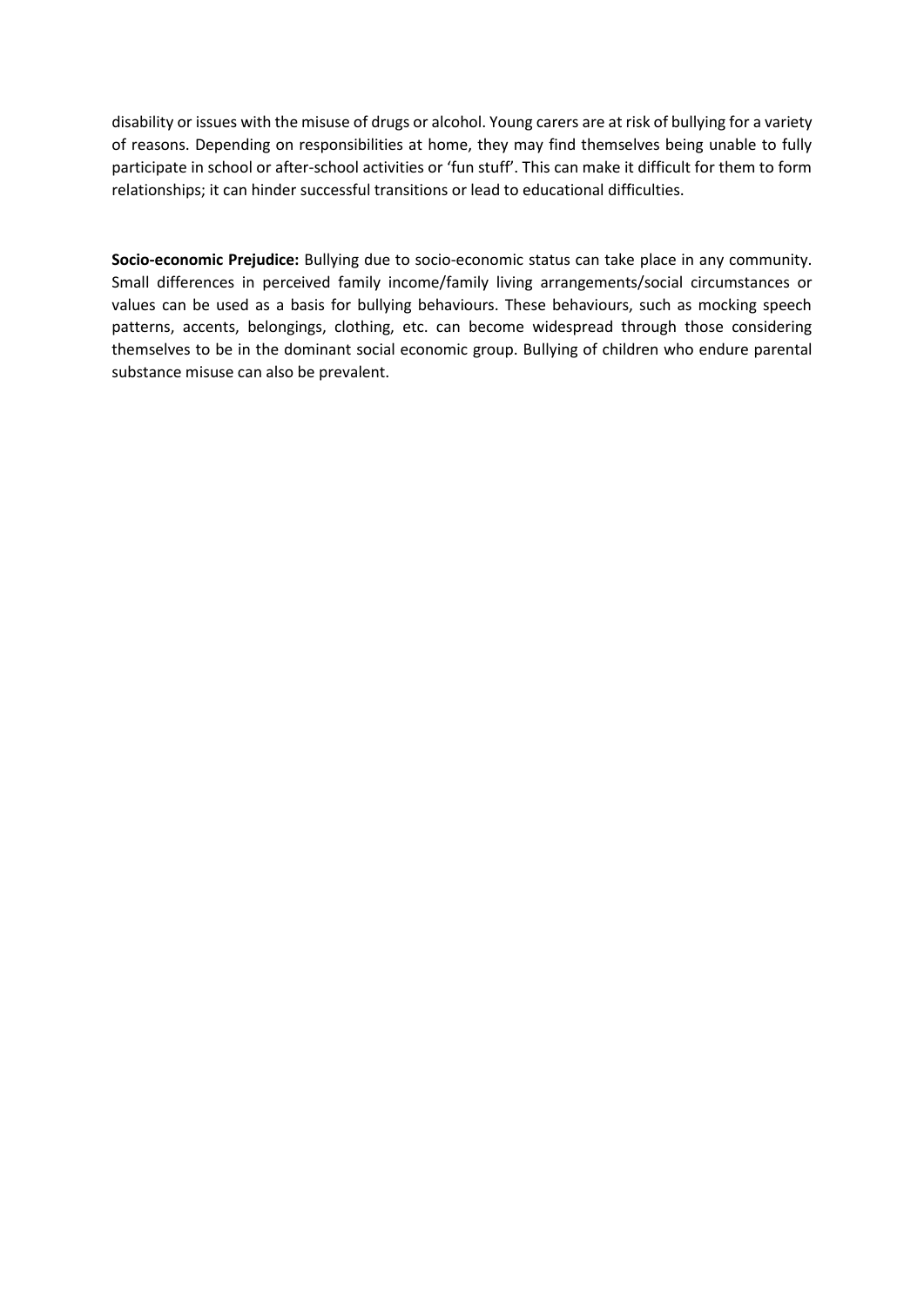# **3 SCHOOL'S RESPONSIBILITIES**

# **3.1 KEY LEGISLATION**

Across the UK there is legislation to protect children from a range of bullying and cyberbullying behaviour, including:

- persistent harassment and intimidation such as name calling and threats and
- sending indecent, offensive, false or threatening communications.

# **Harassment and victimisation:**

In England, Scotland and Wales, the Equality Act 2010 protects the individual's right to be safe from discrimination, harassment and victimisation.

In England, Scotland and Wales, the Protection from Harassment Act 1997 prohibits repeated bullying that amounts to harassment.

# **Cyberbullying:**

Throughout the UK, the Communications Act 2003 makes it an offence to make improper use of a public communications network. Section 127 specifically makes it an offence to send an electronic message that is grossly offensive or of an indecent, obscene or menacing character.

In England and Wales, the Malicious Communications Act 1988 makes it an offence to send a communication with the intention of causing distress or anxiety.

# **3.2 SCHOOL'S DUTY TO PROTECT PUPILS**

In England and Wales, under Section 89 of the Education and Inspections Act 2006, maintained schools must have a policy in place to encourage good behaviour and prevent all forms of bullying among pupils. This includes when pupils are not on school premises and are not being supervised by a member of school staff.

The Independent School Standards (England) (Amendment) Regulations 2012 requires academies and other types of independent schools to have an anti-bullying strategy in place.

In England and Wales, Section 89 of the Education and Inspections Act 2006 gives head teachers of state schools the power to discipline students for bullying incidents that occur outside of school.

# **3.2 KEY GUIDANCE**

Across the UK, statutory guidance highlights the responsibility of those in the education, community and care sectors to safeguard children from all forms of abuse and neglect including bullying and cyberbullying.

The Equality Act 2010 and schools is a guide for school leaders, school staff, governing bodies and local authorities in England, Scotland and Wales on understanding their duties under the Equality Act.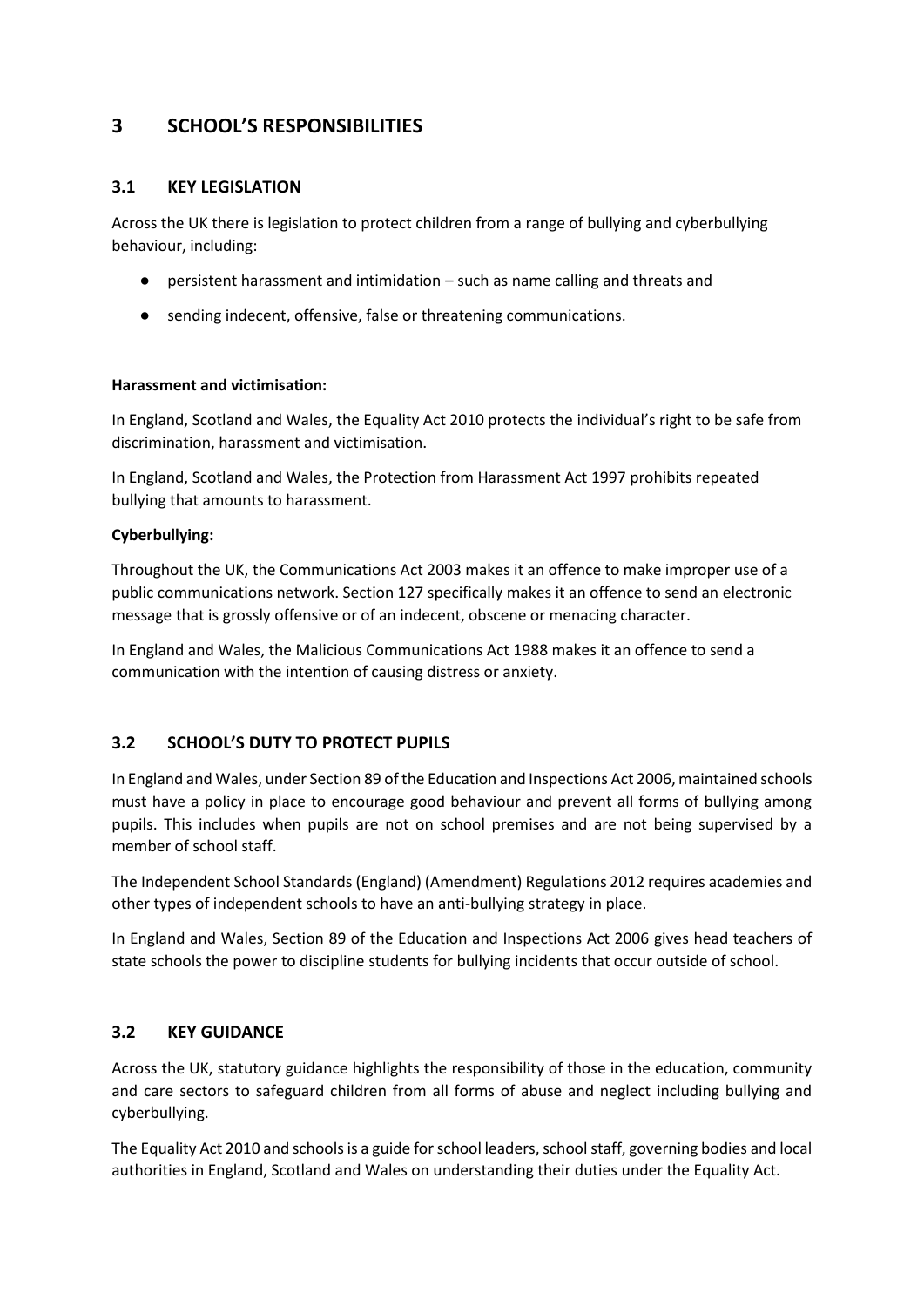In England, the Department for Education has produced guidance for headteachers, school staff and local authorities that outlines their duty to prevent and tackle bullying that occurs in and outside of school (Preventing and tackling bullying, 2017).

The DfE has also produced guidance for schools on searching, screening and confiscation. In cases of cyberbullying school staff may use this guidance to search mobile phones.

# **3.3 SCHOOL'S RESPONSIBILITIES FOR TAKING ACTION WHEN BULLYING TAKES PLACE OUTSIDE OF SCHOOL**

GUST Independent School recognises it has a responsibility to protect children within its vicinity, including areas immediately outside the school and the school buses.

# **3.4 INVOLVEMENT OF EXTERNAL AGENCIES**

The school may consider reporting a bullying incident as a child protection and / or criminal law issue if it is deemed appropriate.

# **3.5 RELATED SCHOOL POLICIES**

Reference other related school policies – behaviour, equalities, child protection / safeguarding, safety, confidentiality, curriculum.

This policy has been developed and evaluated with a view to safeguarding and promoting the wellbeing of all young people and staff.

It links with the following policies which can be read in conjunction:

- Child Protection and Safeguarding Policy;
- Student Behaviour Policy;
- Staff Behaviour Policy;
- E-safety Policy;
- Equality and Diversity Policy;
- Positive Behaviour Management Policy;
- Physical Intervention Policy;
- Equalities Policy;
- PSHE Policy; and
- Complaints Policy.

# **4 DEALING WITH BULLYING**